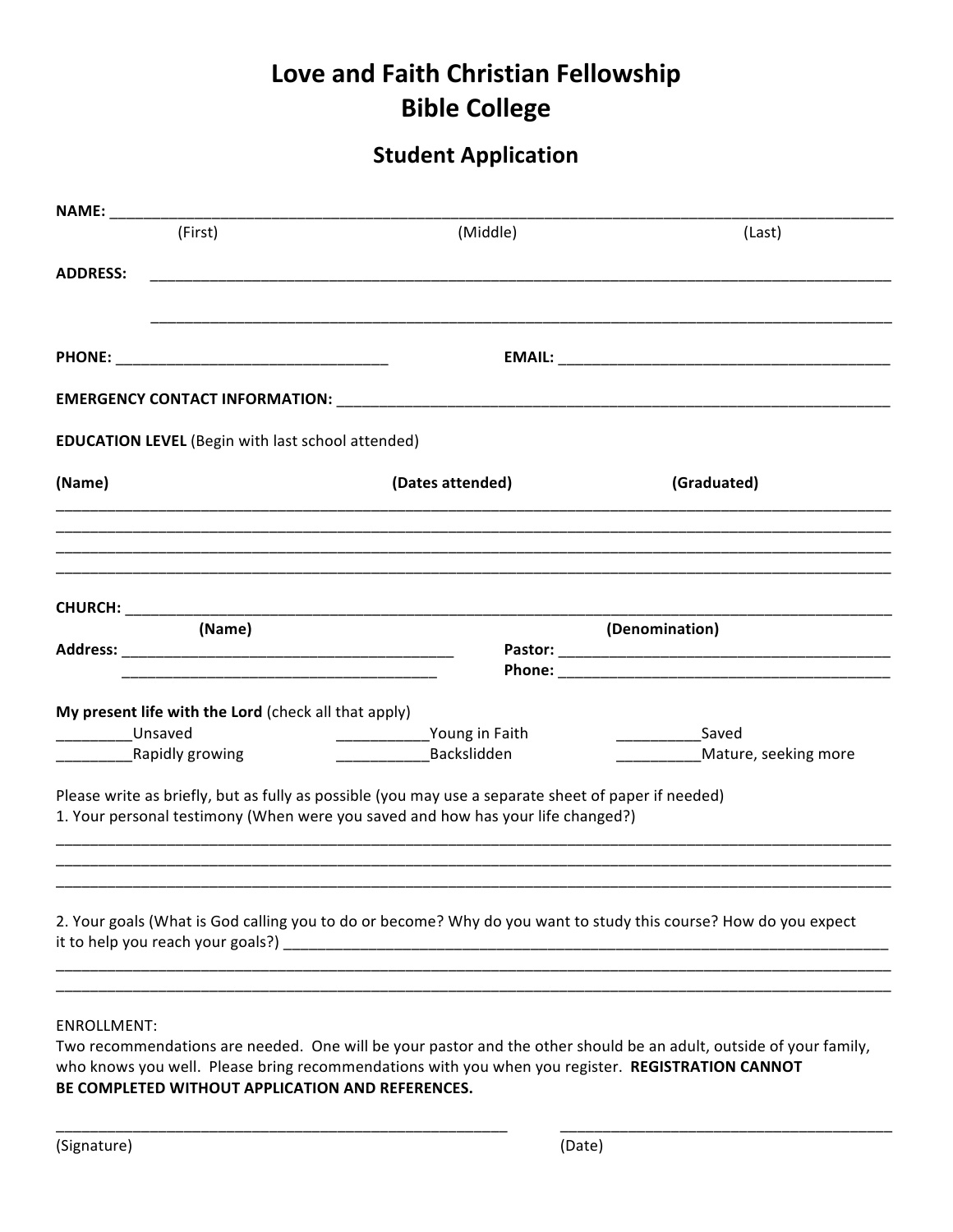## Love and Faith Christian Fellowship Bible College **Letter of Reference** \*Please return with application\*

| Please tell us why the above-named student should be considered for admission: |                |  |  |  |  |
|--------------------------------------------------------------------------------|----------------|--|--|--|--|
|                                                                                |                |  |  |  |  |
|                                                                                |                |  |  |  |  |
|                                                                                |                |  |  |  |  |
|                                                                                |                |  |  |  |  |
|                                                                                |                |  |  |  |  |
|                                                                                |                |  |  |  |  |
|                                                                                |                |  |  |  |  |
|                                                                                |                |  |  |  |  |
|                                                                                |                |  |  |  |  |
|                                                                                |                |  |  |  |  |
|                                                                                |                |  |  |  |  |
|                                                                                |                |  |  |  |  |
|                                                                                |                |  |  |  |  |
|                                                                                |                |  |  |  |  |
|                                                                                |                |  |  |  |  |
|                                                                                |                |  |  |  |  |
|                                                                                |                |  |  |  |  |
|                                                                                |                |  |  |  |  |
|                                                                                |                |  |  |  |  |
|                                                                                |                |  |  |  |  |
| <b>Printed Name</b>                                                            | Address        |  |  |  |  |
| Signed Name/Date                                                               | City/State/Zip |  |  |  |  |
|                                                                                | Phone          |  |  |  |  |